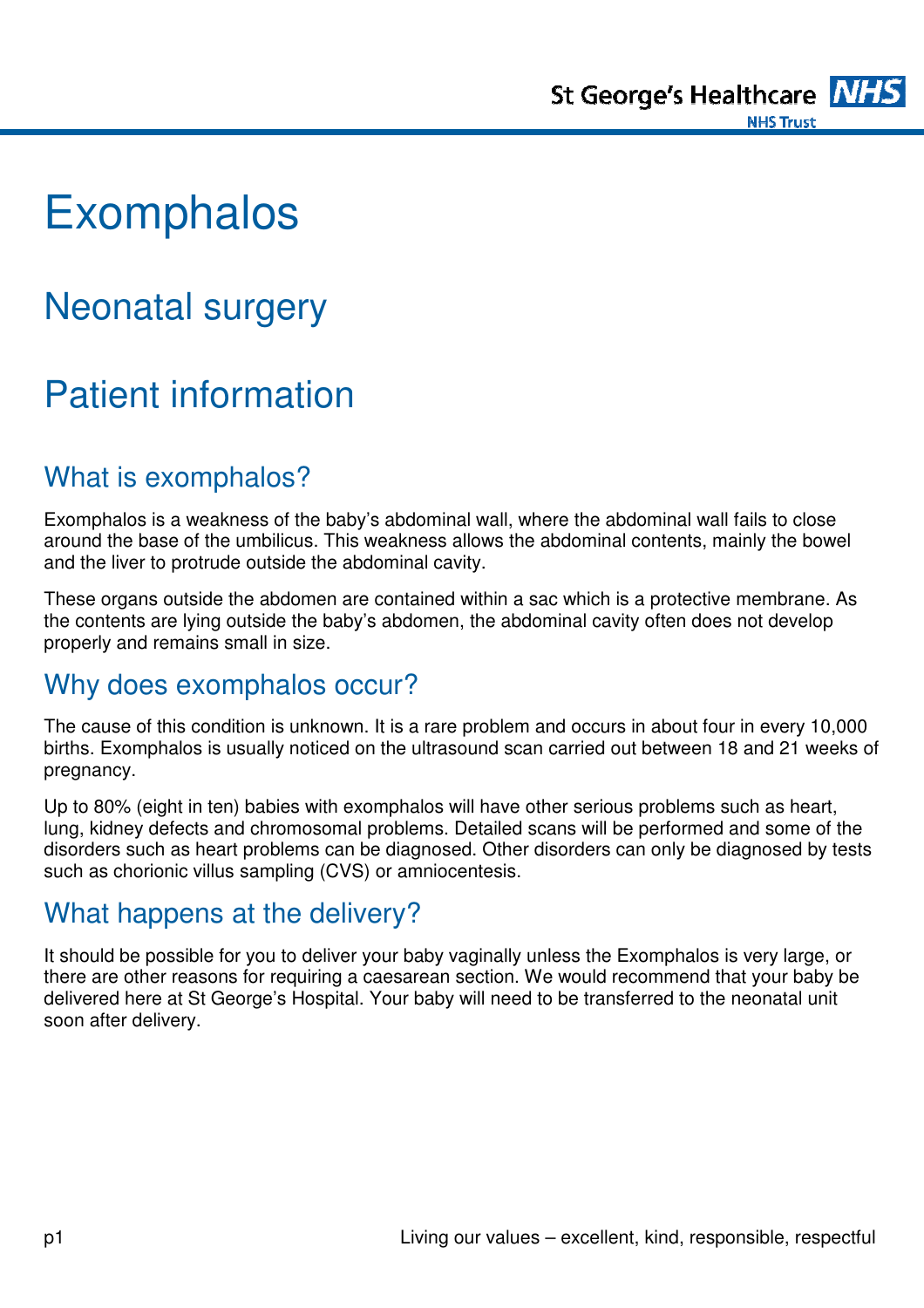#### What happens next?

After your baby is born, the sac will be wrapped in a cling film to reduce heat and fluid loss. Your baby will not be able to feed for the first few days. If you wish to breastfeed, the nurses or midwives will show you how to hand express and store your milk, ready for when your baby is able to feed.

A drip will be placed into a small vein so that intravenous fluids can be given. A tube will be passed through your baby's nose into the stomach to drain away the green fluid (bile) that collects in the stomach. This lessens the risk of your baby vomiting and reduces discomfort.

Your baby will be examined in order to identify any problems with other body systems and may need further tests. If there are associated lung problems assistance may be required with breathing.

### When will my baby have surgery?

The size of the exomphalos can vary. It is therefore impossible to say exactly what type of operation is required until your baby is born and the actual size of the exomphalos can be seen. There are a number of different treatments, depending upon the size of the exomphalos:

#### **Primary repair**

If the exomphalos is small, it may be possible to return the organs back into the abdominal cavity and close the abdomen in one operation.

#### **Staged repair**

If the exomphalos is large, it may not be possible to close it in a single operation. Therefore, your baby would require an initial operation to construct a temporary covering of plastic sheeting (silo) outside the abdomen allowing the abdominal contents to gradually return to the abdomen over seven to ten days (approx). A final operation is necessary to close the abdominal wall. If the closure is very tight your baby may need to be on a ventilator for some days to help with breathing.

#### **Conservative treatment**

If the exomphalos is very large it may not be possible to repair it soon after the birth. It will be repaired when your baby is older. This is because the abdominal cavity is small and your baby will need to grow skin over the exomphalos to allow closure. This can take several weeks or months. Your baby will have daily dressings to protect the exomphalos and help the healing process.

Your baby may be able to go home before the exomphalos is fully covered by skin. The time that your baby spends in hospital with this condition will depend on the type of treatment needed and any other problems affecting other body systems.